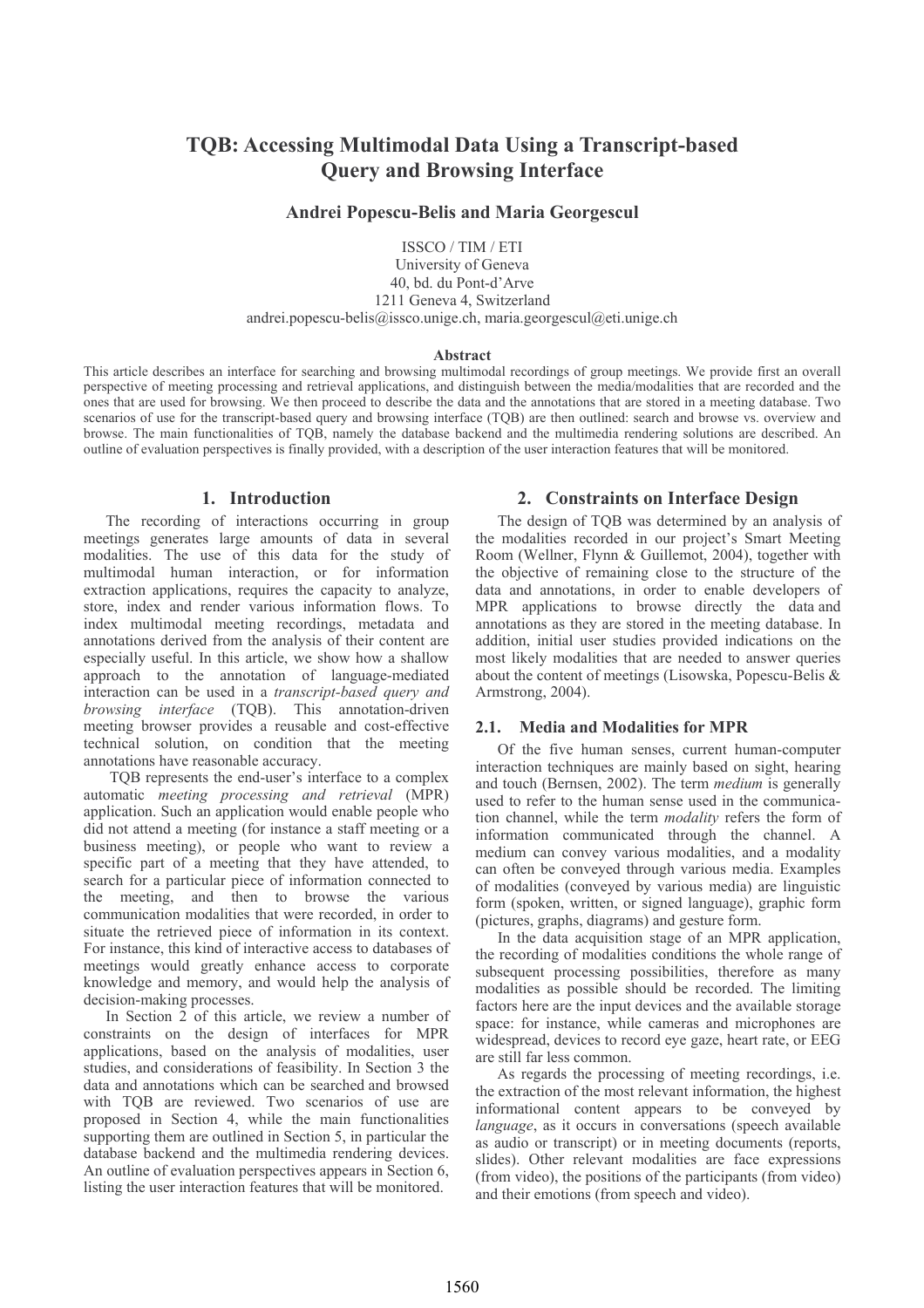Of course, different modalities can be used for the interface to the database of processed meeting recordings. For instance, such an interface can be GUI-based (including buttons, forms, etc.) or it can be languagebased (spoken or written on a display). The capacity for human-computer dialogue is useful for sequences of query / answer pairs that refine an initial query, provided a robust mechanism for such a dialogue can be defined.

The data output by the meeting storage system in response to a query, or for use in a browser, can occur in a variety of formats – from timestamps or chunks of recordings to complex "facts" derived by an inference engine from the processed meeting data.

#### $2.2.$ **Usability and Feasibility**

Our final choices for the TQB interface are based on a trade-off between feasibility and (potential) usability, which was estimated from initial user studies of meeting browsers. In a preliminary experiment that attempted to find out a range of requirements for meeting browsers (with four scenarios of use including the two scenarios mentioned in section 1), a number of constraints on the recorded modalities, their annotations, and the query processing capabilities were outlined (Lisowska, Popescu-Belis & Armstrong, 2004). These constraints highlight the importance of accessing the meeting recordings (audio) and their transcripts, the meeting documents, and metadata about the meeting participants, location, etc.  $-$  that is, some form of "understanding" of the human dialogues involved in meetings. In addition, the study showed the importance of elaborate query processing in order to be able to answer complex queries by combining online information derived offline from the meeting  $-$  a feature that is not yet targeted within our project.

However, not all these indications from the user study could be implemented, given feasibility constraints. TQB is therefore a graphical data-driven interface that gives access to the data and the annotations derived offline, but that does not attempt to do complex processing of user queries. Oueries can only search for a specific utterance in a meeting, which is then situated context of the meeting and can be browsed.

In the present approach, the output can consist only in one (or more) of the media that were used for meeting recording, together with any of the annotations that were done through meeting processing. The rendering of transcriptions comprises visual rendering of the master transcript, and links to other modalities, in particular, the sound tracks and the meeting documents. The video tracks are also potentially accessible; however their overall informational content appears to be quite low, since participants do not change positions throughout a meeting (in most cases). TQB is thus a transcript-based interface with query/browsing coupling, and enriched multimedia rendering of the results. Other interfaces are also being developed for the multimodal meeting data generated in our project (Wellner, Flynn & Guillemot, 2004; Lisowska, Rajman & Bui, 2005).

# 3. Description of Multimodal Data

The TOB meeting browser is developed within a large project aimed at multimodal information management (see Acknowledgments). A number of multimodal meeting corpora were developed for use within the project by the various partners. Most of the meetings were recorded in smart meeting rooms (essentially at IDIAP / Martigny, ICSI / Berkeley, TNO / The Netherlands, and at the University of Edinburgh), either according to pre-defined scenarios or as naturally occurring meetings. In one of the corpora, for instance, the scenarios simulate product design processes in a small company.

Most of the data is available at present through a media file server (http://mmm.idiap.ch) with public and private sections, and includes the following recorded modalities: sound (head, lapel, desktop mikes), video (individual and global cameras), slide show, pen and whiteboard capture, and storage of written documents (Wellner, Flynn & Guillemot, 2004).

### 3.1. Available Data

The main sources of multimodal meeting recordings are listed by order of availability in Table 1 below, according to the source (institution or project) that is the main contributor to the resource. Typically, each corpus is composed of sessions (group meetings), which are sometimes structured in series of up to four related meetings. All the recordings contain at least the audio tracks (often on separate individual channels) and their transcripts, and most of them have also video (one or more channels) and document capture. The available annotations are described in the next subsection.

| Source         | Nb. x time      | Media | Lang.     | Annotations     |
|----------------|-----------------|-------|-----------|-----------------|
| <b>ICSI-MR</b> | $75 \times 60'$ | A T   | EN        | utterances,     |
|                |                 |       |           | dialogue acts,  |
|                |                 |       |           | discourse       |
|                |                 |       |           | markers,        |
|                |                 |       |           | episodes*       |
| <b>IDIAP</b>   | $60 \times 5$   | A V T | EN        | utterances.     |
|                |                 |       |           | episodes        |
| <b>ISSCO</b>   | $8 \times 30'$  | A V T | EN        | utterances,     |
|                |                 | D     |           | dialogue acts,  |
|                |                 |       |           | episodes,       |
|                |                 |       |           | topics,         |
|                |                 |       |           | ref2doc         |
| Univ. of       | $22 \times 15$  | A V T | <b>FR</b> | utterances,     |
| Fribourg       |                 | D     |           | ref2doc         |
| AMI            | $\sim100$       | A V T | EN        | dialogue acts,  |
| Project        | hours           | D     |           | addressees,     |
| (ongoing)      |                 |       |           | named entities, |
|                |                 |       |           | episodes,       |
|                |                 |       |           | summaries,      |
|                |                 |       |           | focus of        |
|                |                 |       |           | attention*,     |
|                |                 |       |           | gestures*       |

Table 1: Overview of available multimodal meeting data. Annotations marked with \* cover only part of the corpus (A: audio, V: video, T: transcript, D: documents, ref2doc: references to documents)

The ICSI Meeting Recorder corpus (Morgan et al., 2003) contains anonymized naturally-occurring meetings, without the video. The first IDIAP corpus (McCowan et al., 2003) contains very short scripted meetings, the first recordings to be done in the IDIAP Smart Meeting Room. Recorded in the same meeting room, the ISSCO meetings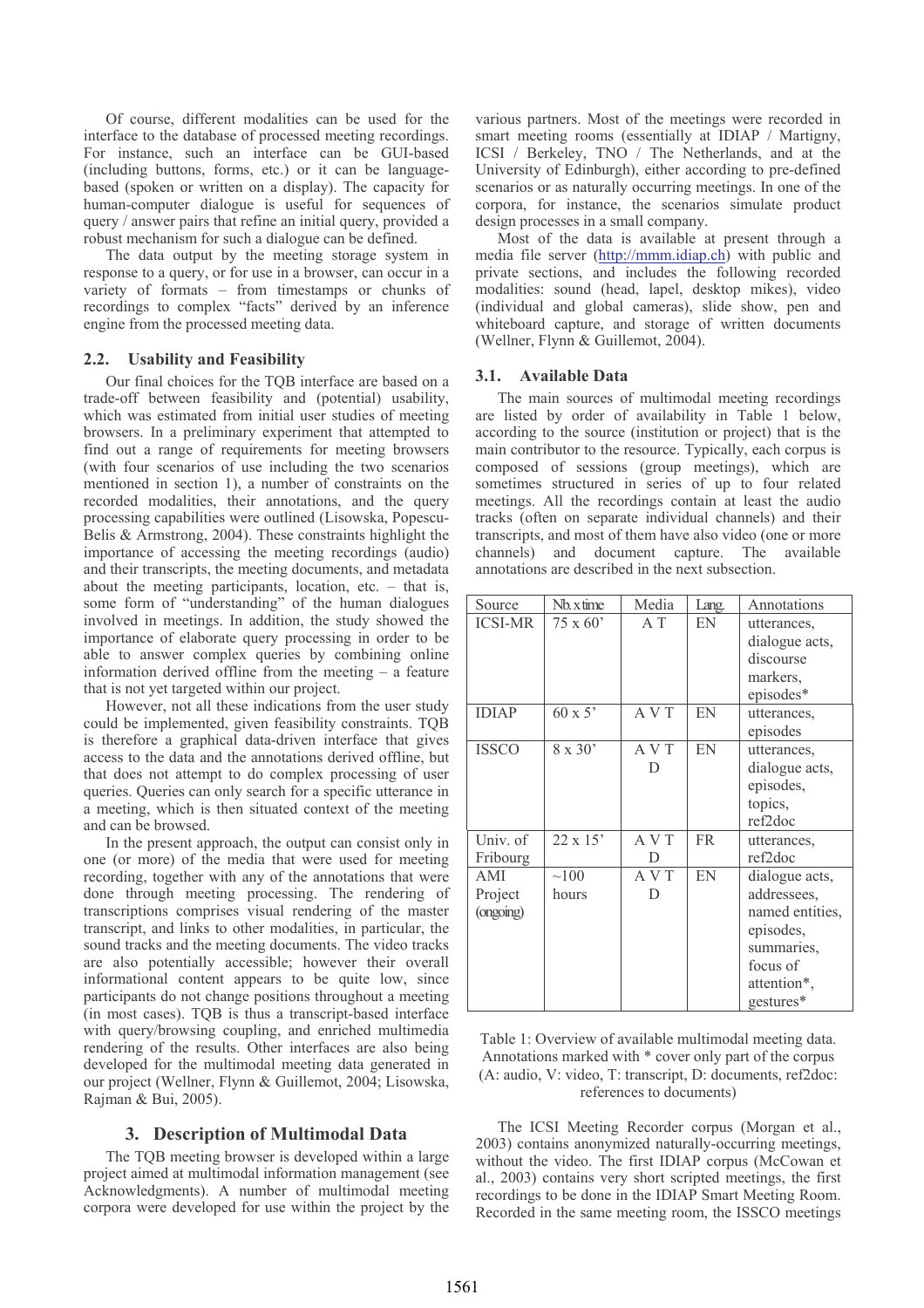are longer, less-constrained, and scenario-based; some of them were included in the AMI corpus. The press-review meetings recorded at the University of Fribourg (Switzerland), in French, were used among other things to study the references made to documents, since they are document-centric meetings (Popescu-Belis & Lalanne, 2006). Finally, the meeting corpus produced by the European project AMI (Carletta et al., 2006) is still under production, but will constitute a major resource for multimodal processing, since it consists of nearly 100 hours of meetings recorded in state-of-the-art Smart Meeting Rooms, accompanied by a number of annotations, some of which are mentioned in Table 1.

This overview clearly shows the need for tools that allow straightforward browsing of a large amount of data annotations.

### 3.2. Annotations of Dialogues

A number of content-related annotations of the meetings are necessary to define search criteria and to answer queries based on them. The use of annotationdirected browsing also represents a step towards meeting summarization, with the advantage that all the information remains accessible to the user via the browser.

The shallow dialogue annotation (SDA) model described in detail elsewhere (Popescu-Belis et al., 2005) is a compromise between the informativeness of annotations and the feasibility of their automatic annotation. We believe that the contents of a meeting are mainly conveyed by language, as it is used in dialogues, slides, and documents. Therefore, we grant a major role to the time-aligned transcript of the meeting, which can be generated by automatic speech recognition with variable accuracy (Stolcke et al., 2005), and to the structured representations of the contents of documents (Lalanne et al., 2005).

The transcript is the basis for the following contentrelated annotations: segmentation of individual channels into *utterances*, labeling of utterances with dialogue acts (e.g. statement, question, command, or politeness mark), segmentation of the meeting into thematic *episodes*, labeling of episodes with salient keywords, and document/ speech alignment using explicit references to documents. The AMI meeting corpus mentioned above considers additional annotations that could be used for browsing (see Table 1), but only part of the AMI corpus will be annotated with all the dimensions studied in the project. The two main units of information that are considered here are thus the utterance and the thematic episode.

For development and evaluation purposes we use here a set of hand-annotated meetings, while keeping in mind that a fully-automated SDA parser would generate imperfect annotations (Popescu-Belis et al., 2005).

### 4. Scenarios of Use for TOB

TQB was mainly designed to provide access to the transcript of the meetings and their annotations, as well as to the meeting documents, as these aspects are considered to be the main information vector related to meeting interaction. One of the main distinctions regarding meeting browser functionalities is whether the browser has the capacity to manage multiple meetings (possibly with cross-meeting search) or not.



Figure 1: Initial state of the interface after selecting one meeting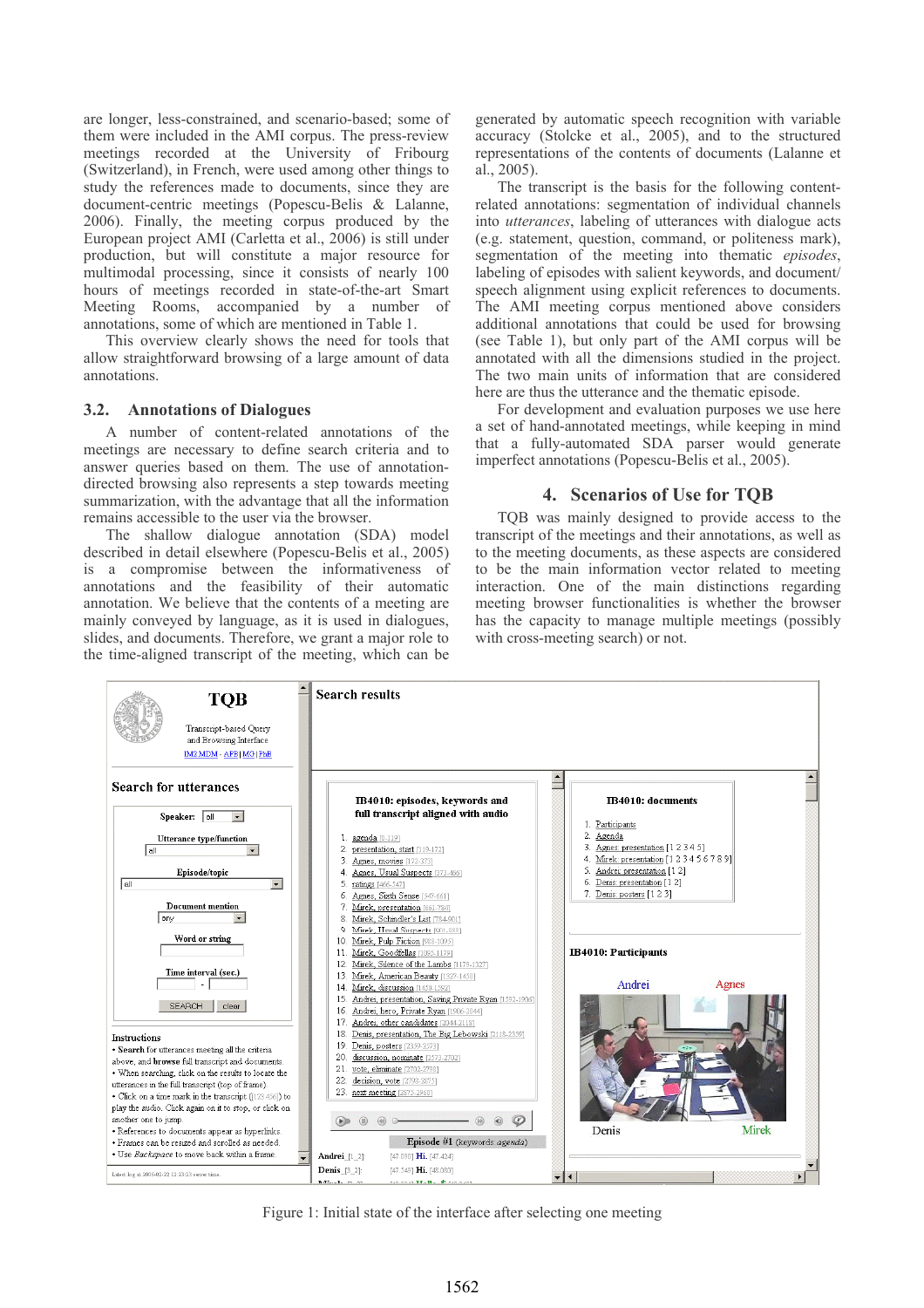In its present configuration, TQB focuses on search and browsing of one meeting at a time, with the initial possibility to select one meeting from the collection based on the list of meeting names. Once the meeting is selected. the interface is configured to reflect the possible values of the query attributes for the specific meetings. The scenario of use for information gathering from one meeting allows the following consultation modes.

## 4.1. Search and Browse

The user can search for the particular utterances that satisfy a set of constraints. TQB displays in the left-hand menu (see Figure 1) the annotation dimensions that are searchable for the selected meeting, with a menu of possible values for each of them, computed on-the-fly from the database tables. The user can set values for the following parameters related to utterances: speaker, episode and its keywords, dialogue act, documents referred to, time interval, and words (i.e. the utterance must contain a specific string). The results of the query, i.e. the utterances that match the constraints, are displayed in a separate frame (top center-right in Figures 1 and 2).

For instance, in the example shown in Figure 2 (next page), the user searched for all the questions asked by Mirek (one of the participants) which contain the string "Big Lebowski" (the name of a movie discussed during the meeting), regardless of the episode to which they belong or the documents they refer to. The four utterances matching these constraints are displayed (as transcripts) in the top right frame.

Either the user finds directly the information that they were looking for in one of the retrieved utterances, or, if not, they can use any of the utterances as a starting point to browse the meeting from the specific location of that utterance. By clicking on any of the retrieved utterances (the fourth one in the example in Figure 2), the transcript frame is scrolled down to the position of the utterance, and the user can start browsing the meeting, as we explain in the following section.

#### $4.2.$ **Overview and Browse**

The user can also directly start using TQB by browsing the multimodal meeting data. The transcript and the meeting documents constitute the two master columns occupying the center of TQB. They both include, initially visible at the top of the frame, a hyperlinked table of contents of the respective frame (Figure 1): the list of episodes with their keywords for the transcript frame, and the list of document pages (e.g. slides) for the document frame. These tables offer a simple overview of the available information, which could be constructed automatically with better performances than a text-based summary. The document frame also includes as an initial "document" a snapshot view of the participants taken from the video (the video itself does not seem informative) enough to be included) with the names and color codes of the participants<sup>1</sup>. Browsing through these frames is enhanced by access to the audio (clicking on a timestamp starts / stops / shifts an audio player) and by document / transcript alignment: clicking on a referring expression scrolls to the respective document.

A summary of the solutions proposed to implement these functionalities appears in the next section. The relevance of the TQB designed to actual meeting search and browsing will also be tested experimentally in the near future, through a competitive campaign based on the BET protocol (see section 6).

# 5. Functionalities of TOB and their Implementation

TQB was designed to be user-friendly to the novice user, and to be easily accessible through a web browser. TQB is a lightweight transcript-driven interface in the sense that: (1) the query functionality is implemented as a relational database of annotations that are mainly done on the transcript; and (2) the enhanced browsing functionalities are based on a transformation of the XML transcript and annotation files using XSLT stylesheets that control the resulting layout and that insert the links between modalities (transcript/audio, transcript/document).

## 5.1. Database Backend

The XML annotations corresponding to the SDA components (section 3.2) are stored in a database, while the original media files are stored on a standard file server.

The structure of the database reflects the described annotations and the textual transcription of each meeting. A record from the utterances table represents each utterance, by having associated an index number, start and stop timestamps and the utterance transcription. Then a table is associated for each annotation type, e.g. speakers table, episodes table, dialogue acts table, documents table, etc. The annotation tables are then related to the utterance table by the means of either the index field or the timestamp fields. The annotations are input into the PostgreSQL database either through a Java program or by converting them into tabular format using XSLT stylesheets, and loading them using regular SQL import functions.

The consultation of the database is realized through a client-server application, implemented using Java Server Pages accessed through an Apache Tomcat servlet (http://tomcat.apache.org/). The form-based interface gives access to most of the fields of the database, with the possible values filled displayed as menus constructed onthe-fly for each meeting. Based on the conjunction of all the query parameters set by the user, the SQL query to the database is dynamically generated and sent to the PostgreSQL server. The utterances returned by the database backend are displayed in another frame, with hyperlinks to their position in the meeting which were constructed on-the-fly based on utterance timing.

# 5.2. Multimedia Rendering of Recordings

In addition to the annotations, the data stored in various media on the file server needs some processing in order to be rendered as a coherent flow of information, which re-creates the essential content of the original meeting. Otherwise, if the only processing is the timealignment of the media flows, then the resulting browser is little more than a classic media player.

 $1$  Some of the recordings are anonymized, and some lack video. The setting we describe is the ideal and most frequent one.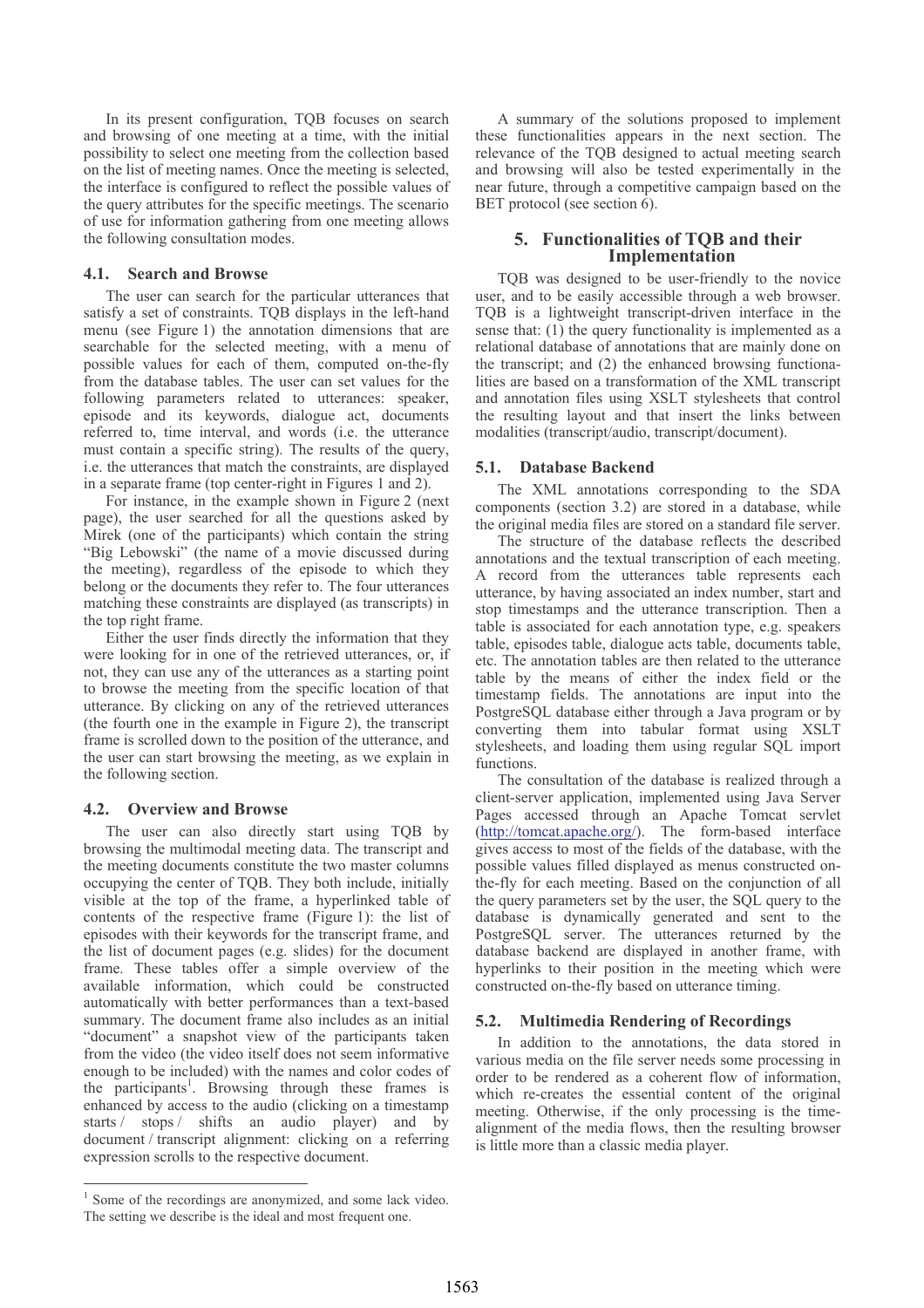

Figure 2: View of the interface after one query

As regards TOB, after the user clicks on one of the utterances retrieved from the database, or selects one of the entries of the tables of contents (visible in the central frames of Figure 1), or simply browses the transcript, a number of enhancements are available to improve the informational gain and user-friendliness of browsing. Most of these enhancements are implemented as HTML or Javascript, and constructed automatically for each transcription from the XML annotation files. Access to the audio is based on an instance of the RealPlayer embedded in the HTML transcript file.

Therefore, generating the resource files, as well as accessing them, makes use only of simple XML-based mechanisms. No particular software needs to be downloaded before using TQB: a web functional browser and an HTTP connection to the TOB server are sufficient.

# **6. Towards Evaluation of TOB**

#### **TQB Participation in BET Evaluations** 6.1.

An experimental comparative evaluation of meeting browsers named BET is under way (Wellner et al., 2005). BET (browser evaluation and test) focuses on the increase in informativeness brought by a meeting browser. Performance of the browsers will be measured by the average speed and accuracy of human subjects who use the browser to answer yes/no questions related to facts from each meeting used for the test.

To avoid the introduction of bias into the list of questions by the creators of the browsers, the questions are produced by independent "observers" who are asked to create pairs of true/false statements derived from what were, in the observer's opinion, the most salient facts related to the meeting. The task of the subjects is then to distinguish the true from the false statement for each pair.

For instance, the query shown in Figure 2 could have been produced by a subject trying to disambiguate the following pair of observations: (1) The movie finally selected was *The Big Lebowski* vs. (2) The movie finally selected was *Schindler's List*. The transcript visible in Figure 2 and the corresponding audio indicate that the true statement is the first one.

The production and selection of observations is almost completed, at the time of writing, for two meetings from the AMI corpus that were selected for the first full-fledged BET evaluation. The raw list of observations had to be cleaned in order to discard duplicates and to avoid an ordering in which earlier questions would implicitly disclose the answer to later ones. Once the list of observations finalized, each tested subject will first get familiar to a browser on one meeting, then proceed to the actual testing on the second (unseen) meeting, trying to answer correctly the maximum number of questions in a fixed amount of time.

A web-based demo version of TQB will be made available at http://www.issco.unige.ch/projects/im2/ after the current BET campaign, with a set of meetings that have already been publicly released such as the IDIAP meeting corpus (McCowan et al., 2003).

# 6.2. Monitoring User Interaction with TQB

To increase the benefit from the BET testing, it is appropriate to record as much as possible of the users'